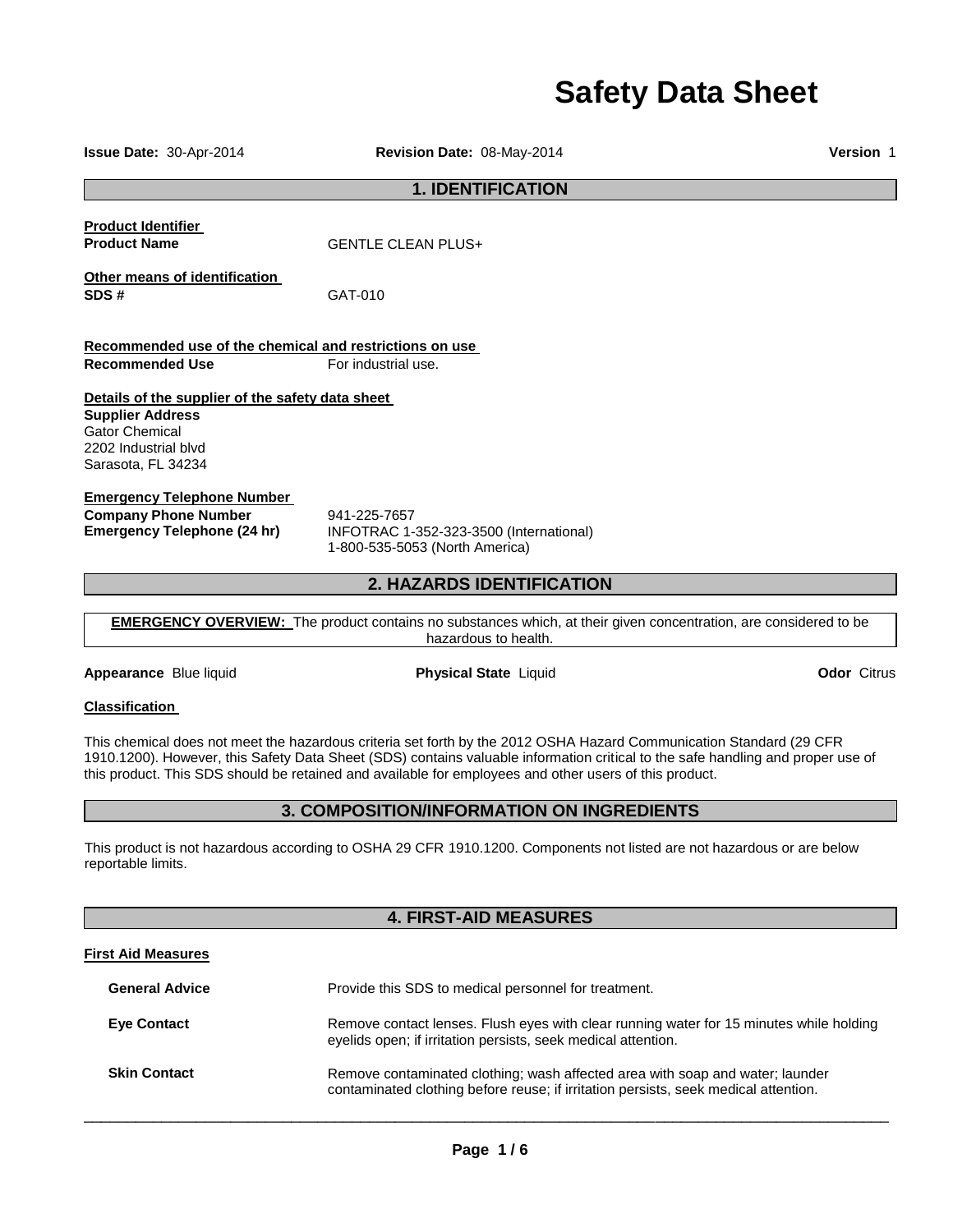| <b>Inhalation</b>                                                                 | Remove affected person to fresh air; provide oxygen if breathing is difficult. Get medical<br>attention if symptoms persist.                      |  |
|-----------------------------------------------------------------------------------|---------------------------------------------------------------------------------------------------------------------------------------------------|--|
| Ingestion                                                                         | Give two glasses of water for dilution; Do not induce vomiting; never give anything by<br>mouth to an unconscious person; seek medical attention. |  |
| Most important symptoms and effects                                               |                                                                                                                                                   |  |
| <b>Symptoms</b>                                                                   | INHALATION: None expected, however, certain individuals may experience minor nausea<br>or headaches                                               |  |
|                                                                                   | SKIN: None expected, however, prolonged contact may cause irritation.                                                                             |  |
|                                                                                   | EYES: Contact with eyes may cause irritation.                                                                                                     |  |
|                                                                                   | INGESTION: May cause gastric distress, vomiting and diarrhea.                                                                                     |  |
| <u>Indication of any immediate medical attention and special treatment needed</u> |                                                                                                                                                   |  |
| <b>Notes to Physician</b>                                                         | Pre-existing skin, eye, or respiratory disorders may become aggravated through prolonged<br>exposure.                                             |  |

\_\_\_\_\_\_\_\_\_\_\_\_\_\_\_\_\_\_\_\_\_\_\_\_\_\_\_\_\_\_\_\_\_\_\_\_\_\_\_\_\_\_\_\_\_\_\_\_\_\_\_\_\_\_\_\_\_\_\_\_\_\_\_\_\_\_\_\_\_\_\_\_\_\_\_\_\_\_\_\_\_\_\_\_\_\_\_\_\_\_\_\_\_

## **5. FIRE-FIGHTING MEASURES**

#### **Suitable Extinguishing Media**

Carbon dioxide, water, water fog, dry chemical, chemical foam.

**Unsuitable Extinguishing Media** Not determined.

#### **Specific Hazards Arising from the Chemical**

Product is not flammable.

#### **Protective equipment and precautions for firefighters**

As in any fire, wear self-contained breathing apparatus pressure-demand, MSHA/NIOSH (approved or equivalent) and full protective gear. Keep containers cool with water spray to prevent container rupture due to steam buildup; floor will become slippery if material is released.

## **6. ACCIDENTAL RELEASE MEASURES**

#### **Personal precautions, protective equipment and emergency procedures**

| <b>Personal Precautions</b>                          | Use personal protection recommended in Section 8.                                                                      |  |
|------------------------------------------------------|------------------------------------------------------------------------------------------------------------------------|--|
| <b>Environmental Precautions</b>                     | See Section 12 for additional Ecological Information. Do not discharge into lakes, ponds,<br>streams or public waters. |  |
| Methods and material for containment and cleaning up |                                                                                                                        |  |
| <b>Methods for Containment</b>                       | Prevent further leakage or spillage if safe to do so. Soak up and contain spill with an<br>absorbent material.         |  |
| <b>Methods for Clean-Up</b>                          | Sweep up absorbed material and shovel into suitable containers for disposal.                                           |  |
| <b>7. HANDLING AND STORAGE</b>                       |                                                                                                                        |  |
| Dreacutiona for acto hondling                        |                                                                                                                        |  |

#### **Precautions for safe handling**

| <b>Advice on Safe Handling</b> | Handle in accordance with good industrial hygiene and safety practice. |  |
|--------------------------------|------------------------------------------------------------------------|--|
|                                |                                                                        |  |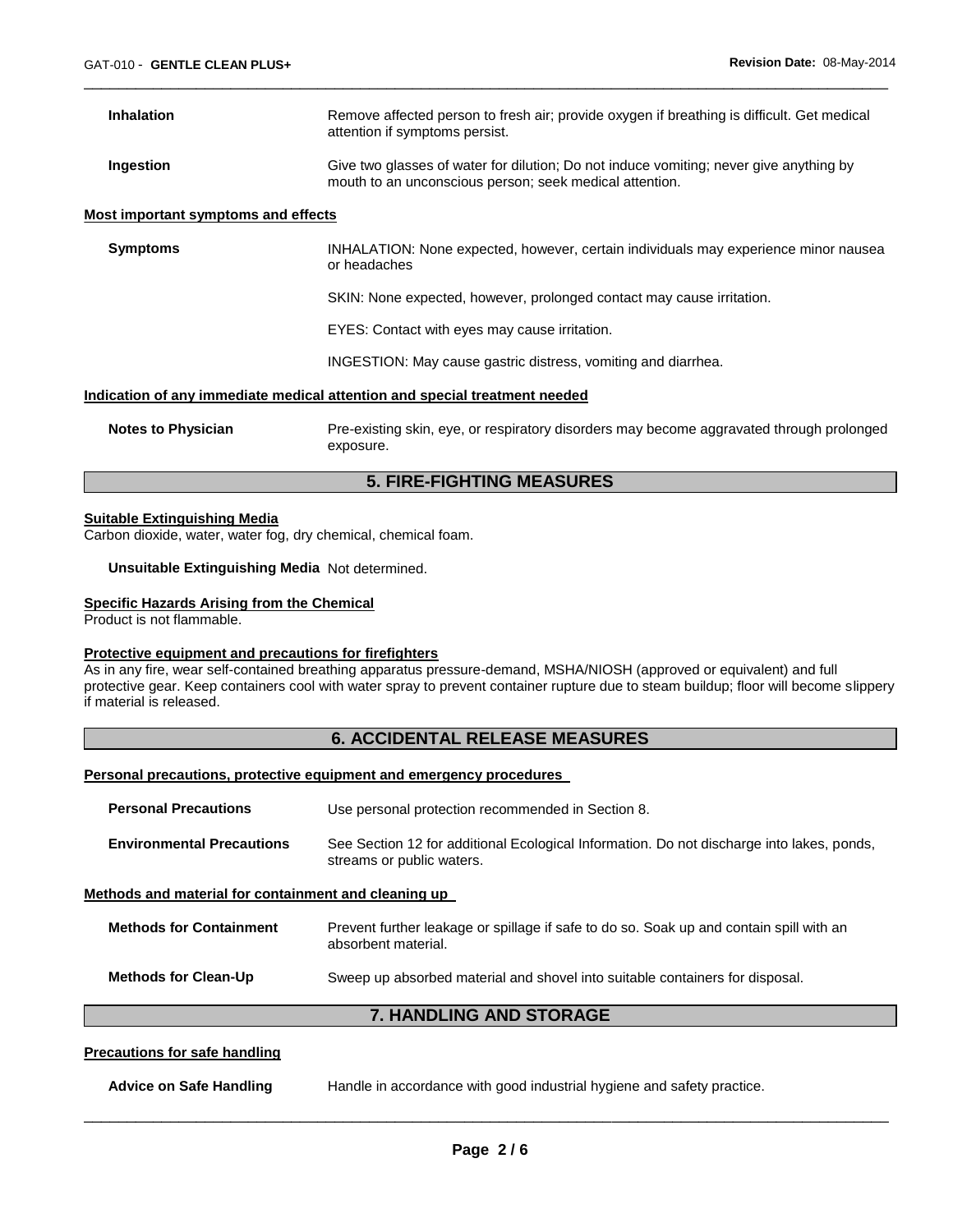#### **Conditions for safe storage, including any incompatibilities**

**Storage Conditions Keep containers tightly closed in a dry, cool and well-ventilated place.** 

**Incompatible Materials Strong oxidizers, Strong acids.** 

## **8. EXPOSURE CONTROLS/PERSONAL PROTECTION**

\_\_\_\_\_\_\_\_\_\_\_\_\_\_\_\_\_\_\_\_\_\_\_\_\_\_\_\_\_\_\_\_\_\_\_\_\_\_\_\_\_\_\_\_\_\_\_\_\_\_\_\_\_\_\_\_\_\_\_\_\_\_\_\_\_\_\_\_\_\_\_\_\_\_\_\_\_\_\_\_\_\_\_\_\_\_\_\_\_\_\_\_\_

#### **Exposure Guidelines**

#### **Appropriate engineering controls**

**Engineering Controls** Maintain eye wash fountain and quick-drench facilities in work area.

#### **Individual protection measures, such as personal protective equipment**

| <b>Eye/Face Protection</b>      | Wear protective eyeglasses or chemical safety goggles. |
|---------------------------------|--------------------------------------------------------|
| <b>Skin and Body Protection</b> | Wear suitable protective clothing.                     |
| <b>Respiratory Protection</b>   | None required under normal use.                        |

**General Hygiene Considerations** Handle in accordance with good industrial hygiene and safety practice.

## **9. PHYSICAL AND CHEMICAL PROPERTIES**

#### **Information on basic physical and chemical properties**

| <b>Physical State</b><br>Appearance<br>Color                                                                                                                                                                                 | Liquid<br><b>Blue liquid</b><br><b>Blue</b>                                                                                | Odor<br><b>Odor Threshold</b> | Citrus<br>Not determined |
|------------------------------------------------------------------------------------------------------------------------------------------------------------------------------------------------------------------------------|----------------------------------------------------------------------------------------------------------------------------|-------------------------------|--------------------------|
| <b>Property</b><br>рH<br><b>Melting Point/Freezing Point</b><br><b>Boiling Point/Boiling Range</b><br><b>Flash Point</b>                                                                                                     | Values<br>$7.0 - 8.0$<br>Not determined<br>100 °C / 212 °F<br>Not flammable                                                | Remarks • Method              |                          |
| <b>Evaporation Rate</b><br><b>Flammability (Solid, Gas)</b><br><b>Upper Flammability Limits</b><br><b>Lower Flammability Limit</b>                                                                                           | $<$ 1<br>Not determined<br>Not determined<br>Not determined                                                                | (Water = 1)                   |                          |
| <b>Vapor Pressure</b><br><b>Vapor Density</b><br><b>Specific Gravity</b><br><b>Water Solubility</b><br>Solubility in other solvents                                                                                          | 17 mm Hg @ 20 ° C<br>< 1<br>1.00<br>Completely soluble<br>Not determined                                                   | $(Air=1)$<br>$(1=Water)$      |                          |
| <b>Partition Coefficient</b><br><b>Auto-ignition Temperature</b><br><b>Decomposition Temperature</b><br><b>Kinematic Viscosity</b><br><b>Dynamic Viscosity</b><br><b>Explosive Properties</b><br><b>Oxidizing Properties</b> | Not determined<br>Not determined<br>Not determined<br>Not determined<br>Not determined<br>Not determined<br>Not determined |                               |                          |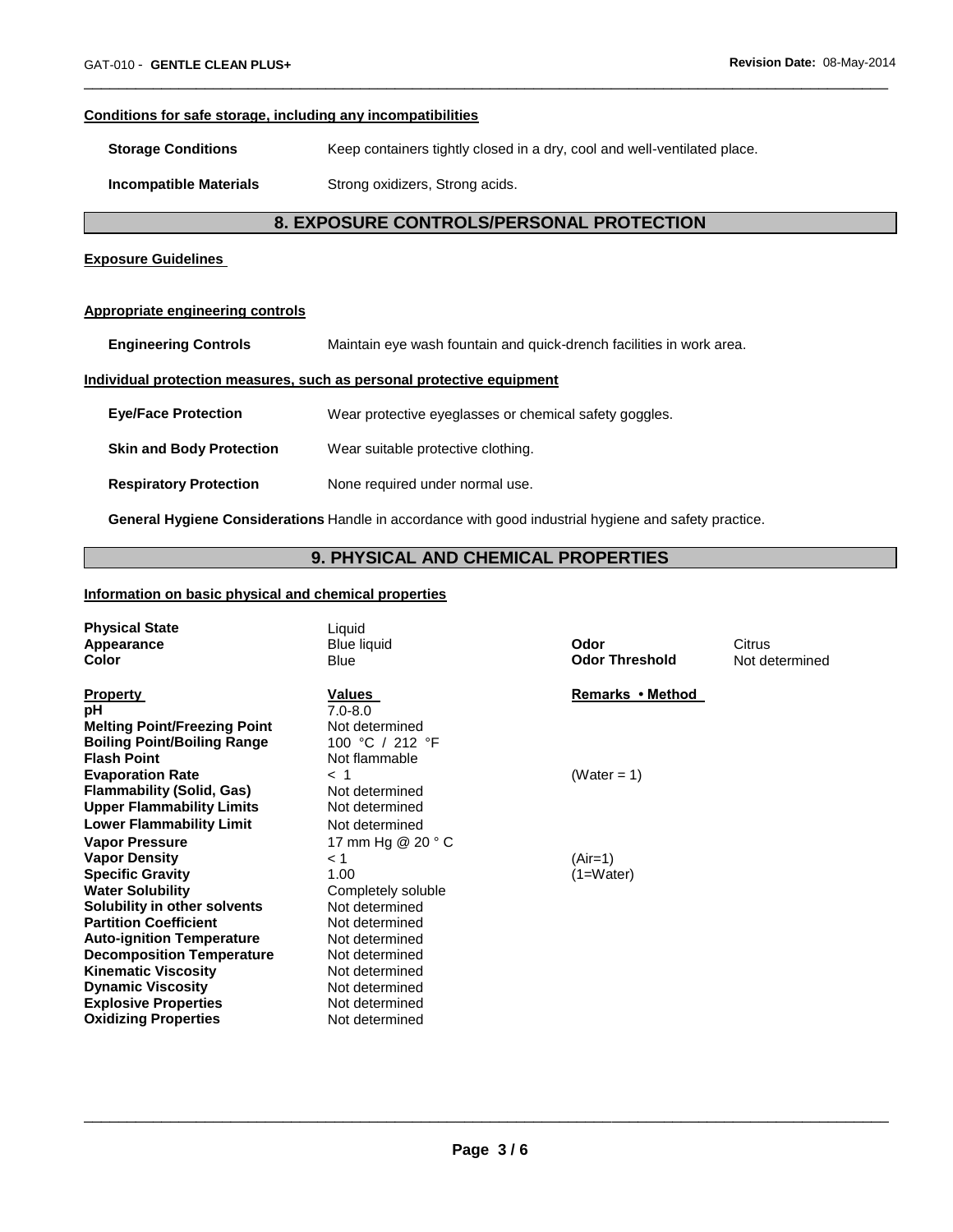## \_\_\_\_\_\_\_\_\_\_\_\_\_\_\_\_\_\_\_\_\_\_\_\_\_\_\_\_\_\_\_\_\_\_\_\_\_\_\_\_\_\_\_\_\_\_\_\_\_\_\_\_\_\_\_\_\_\_\_\_\_\_\_\_\_\_\_\_\_\_\_\_\_\_\_\_\_\_\_\_\_\_\_\_\_\_\_\_\_\_\_\_\_ **10. STABILITY AND REACTIVITY**

#### **Reactivity**

Not reactive under normal conditions.

#### **Chemical Stability**

Stable under recommended storage conditions.

#### **Possibility of Hazardous Reactions**

None under normal processing.

#### **Conditions to Avoid**

Extreme temperatures. Keep from freezing.

#### **Incompatible Materials**

Strong oxidizers, Strong acids.

#### **Hazardous Decomposition Products**

Carbon oxides.

## **11. TOXICOLOGICAL INFORMATION**

#### **Information on likely routes of exposure**

| <b>Product Information</b> |                                                 |
|----------------------------|-------------------------------------------------|
| <b>Eve Contact</b>         | May cause eye irritation on direct contact.     |
| <b>Skin Contact</b>        | May cause temporary irritation on skin contact. |
| <b>Inhalation</b>          | Avoid breathing vapors or mists.                |
| Ingestion                  | Do not taste or swallow.                        |

**Component Information** 

#### **Information on physical, chemical and toxicological effects**

| Symptoms | Please see section 4 of this SDS for symptoms.                                                                 |
|----------|----------------------------------------------------------------------------------------------------------------|
|          | . In the International Property of the Contract of the Contract of the Contract of International Contract of t |

## **Delayed and immediate effects as well as chronic effects from short and long-term exposure**

**Carcinogenicity** This product does not contain any carcinogens or potential carcinogens as listed by OSHA, IARC or NTP.

#### **Numerical measures of toxicity**

Not determined

## **12. ECOLOGICAL INFORMATION**

#### **Ecotoxicity**

An environmental hazard cannot be excluded in the event of unprofessional handling or disposal.

## **Persistence/Degradability**

Not determined.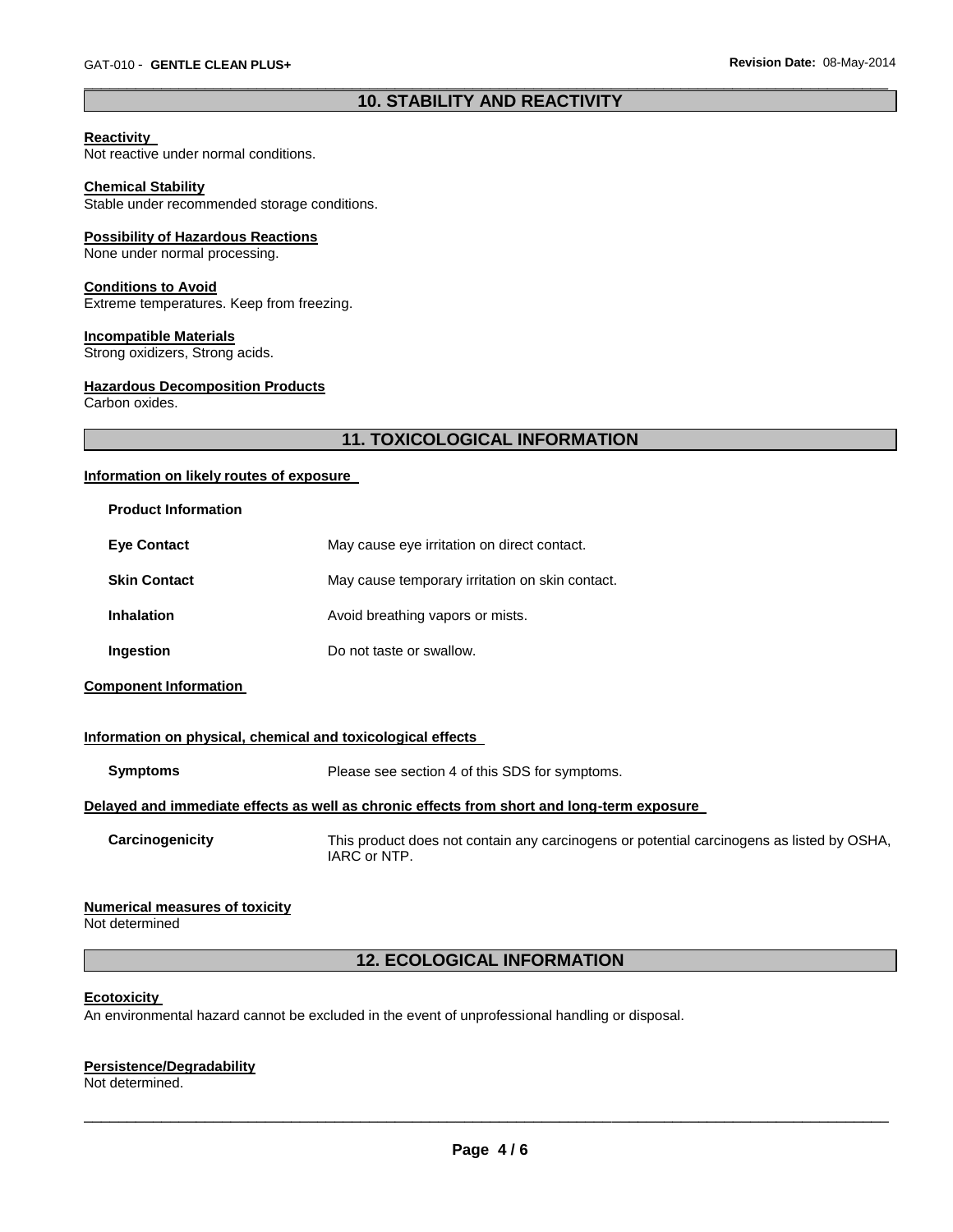## **Bioaccumulation**

Not determined.

**Mobility** Not determined

**Other Adverse Effects** Not determined

## **13. DISPOSAL CONSIDERATIONS**

\_\_\_\_\_\_\_\_\_\_\_\_\_\_\_\_\_\_\_\_\_\_\_\_\_\_\_\_\_\_\_\_\_\_\_\_\_\_\_\_\_\_\_\_\_\_\_\_\_\_\_\_\_\_\_\_\_\_\_\_\_\_\_\_\_\_\_\_\_\_\_\_\_\_\_\_\_\_\_\_\_\_\_\_\_\_\_\_\_\_\_\_\_

#### **Waste Treatment Methods**

| <b>Disposal of Wastes</b>     | Disposal should be in accordance with applicable regional, national and local laws and<br>regulations. |
|-------------------------------|--------------------------------------------------------------------------------------------------------|
| <b>Contaminated Packaging</b> | Disposal should be in accordance with applicable regional, national and local laws and<br>regulations. |

## **14. TRANSPORT INFORMATION**

| <b>Note</b> | Please see current shipping paper for most up to date shipping information, including<br>exemptions and special circumstances. |
|-------------|--------------------------------------------------------------------------------------------------------------------------------|
| <u>DOT</u>  | Not regulated                                                                                                                  |
| <u>IATA</u> | Not regulated                                                                                                                  |
| <u>IMDG</u> | Not regulated                                                                                                                  |

## **15. REGULATORY INFORMATION**

#### **International Inventories**

Not determined

#### **Legend:**

*TSCA - United States Toxic Substances Control Act Section 8(b) Inventory* 

*DSL/NDSL - Canadian Domestic Substances List/Non-Domestic Substances List* 

*EINECS/ELINCS - European Inventory of Existing Chemical Substances/European List of Notified Chemical Substances* 

*ENCS - Japan Existing and New Chemical Substances* 

*IECSC - China Inventory of Existing Chemical Substances* 

*KECL - Korean Existing and Evaluated Chemical Substances* 

*PICCS - Philippines Inventory of Chemicals and Chemical Substances* 

#### **US Federal Regulations**

#### **SARA 313** Not determined